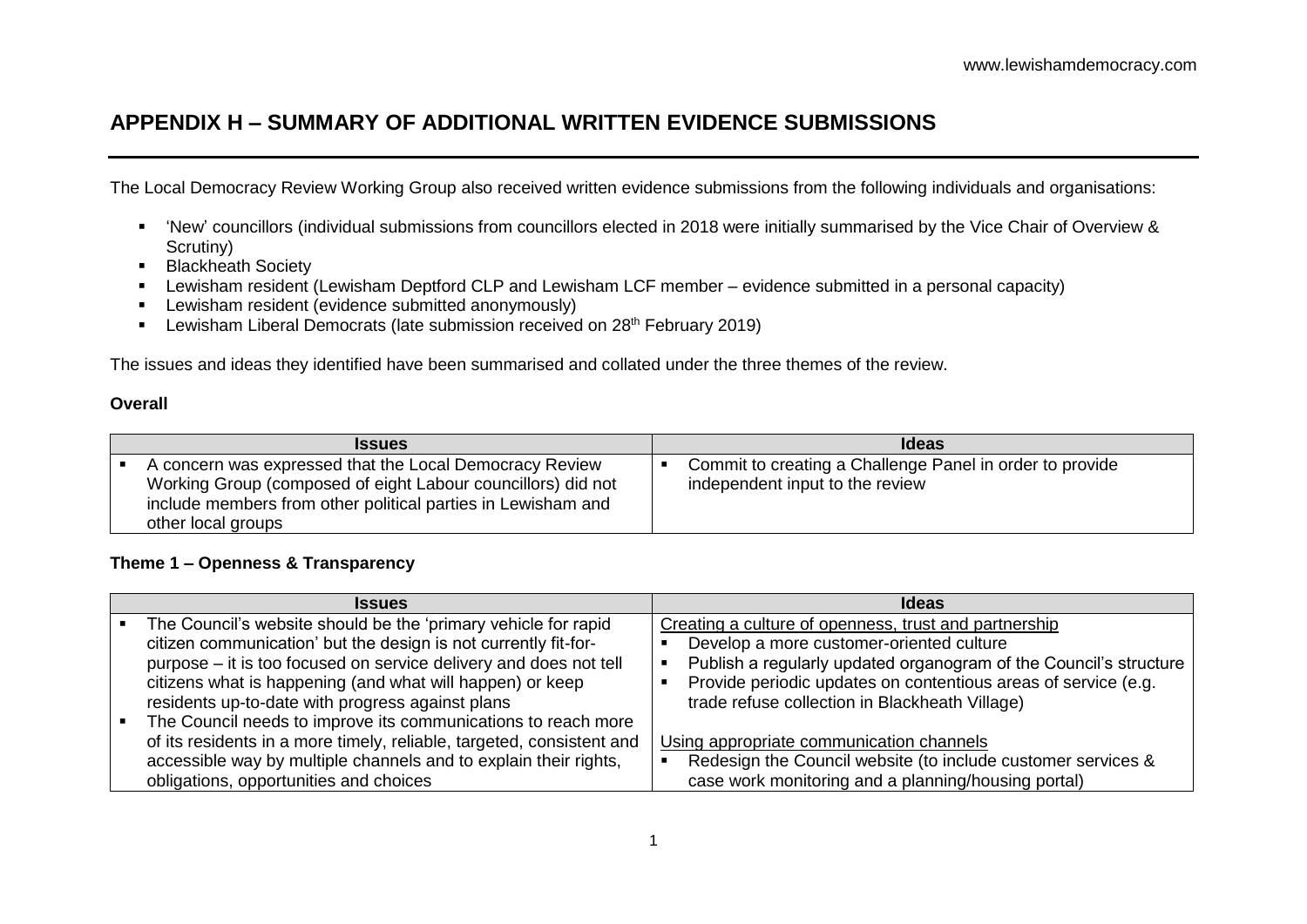- The Planning process tends to be dominated by people who are long-term homeowners and have the resources (in terms of time, networks and expertise) to object to new developments. People who may be in favour (e.g. renters, workers, people with young families) are often not well-established in the borough and do not have the time to campaign or attend evening meetings
- The Council needs to change attitudes and culture to encourage a 'spirit of engagement and openness'
- Greater use of IT and social media alongside traditional methods of communication
- **More local public meetings and other events to inform, explain** and consult with residents
- More targeted communication to allow residents to receive information about what most interests and concerns them

### Democratic standards: language & reporting

- More timely, reliable and consistent communication that meets legal and service targets in an appropriate and accessible way
- Acknowledge all written approaches (especially via generic email boxes) and tell people when they are likely to receive an answer
- Engage with complainants in a positive and constructive manner

### Democratic standards: Planning

- Give more than the strict statutory notice for planning consultations and meetings wherever possible and use email/first class post for statutory notices
- Maintain regular and effective engagement with interest groups and amenity societies
- Keep objectors regularly informed about progress on planning cases as they progress through later stages
- Keep the public and commenters regularly informed on the progress of formal consultations
- **Produce the Planning Annual Management report in a more** timely way
- Reinstate a Planning Helpline for simple, quick inquiries
- **Commission polling or surveys to establish broader attitudes to** new developments in specific neighbourhoods
- Review the role of amenity societies or neighbourhood associations, particularly in cases where they oppose social housing developments
- Allow residents to lodge qualified support for a planning application (e.g. to say they back a proposal if certain design/building measures are met)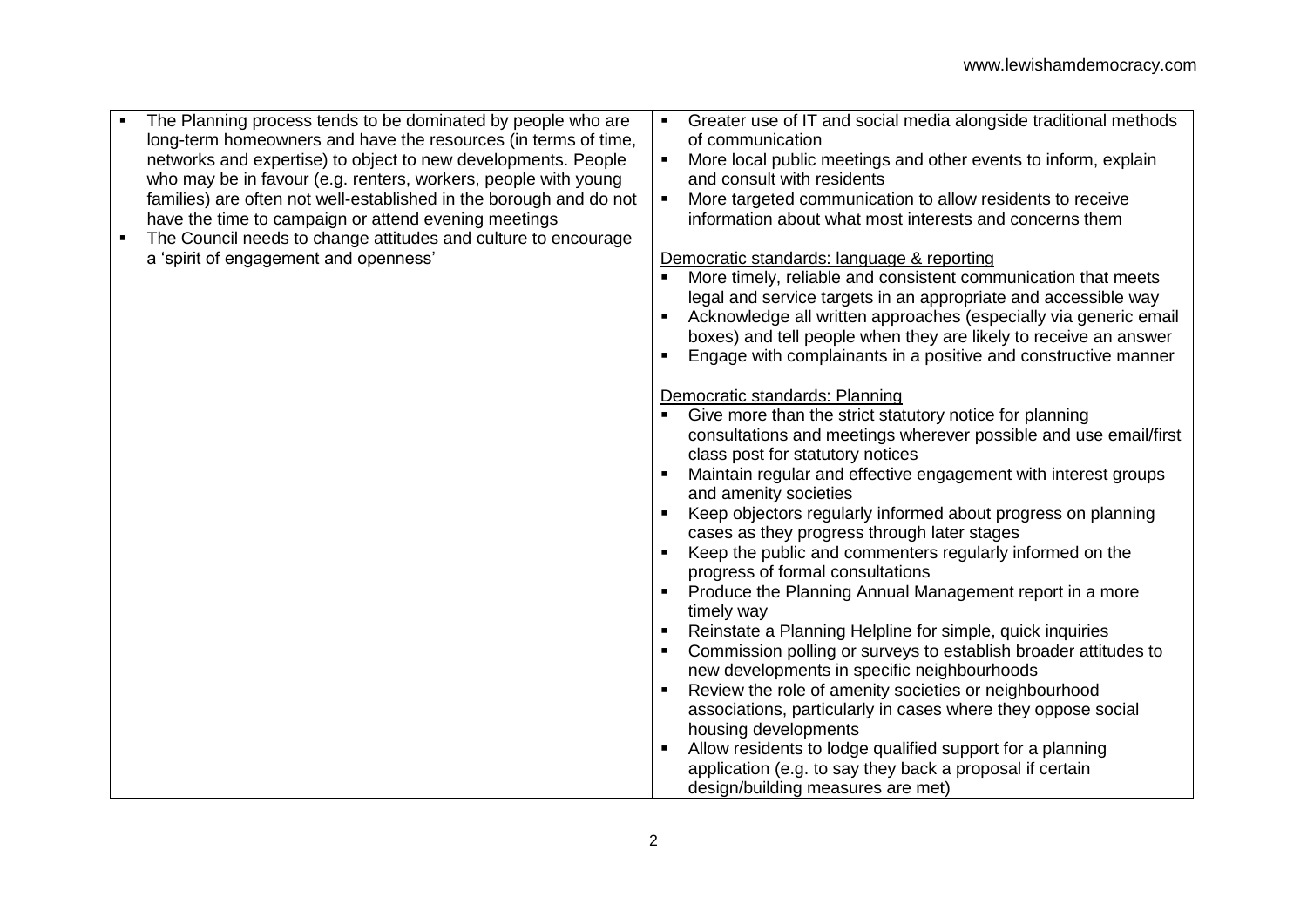## **Theme 2 – Public Involvement In Decision-Making**

| <b>Issues</b>                                                                                                                                                                                                                                                                                                                                                                                                                                                                                                                                                                                                  | <b>Ideas</b>                                                                                                                                                                                                                                                                                                                                                                                                                                                                  |
|----------------------------------------------------------------------------------------------------------------------------------------------------------------------------------------------------------------------------------------------------------------------------------------------------------------------------------------------------------------------------------------------------------------------------------------------------------------------------------------------------------------------------------------------------------------------------------------------------------------|-------------------------------------------------------------------------------------------------------------------------------------------------------------------------------------------------------------------------------------------------------------------------------------------------------------------------------------------------------------------------------------------------------------------------------------------------------------------------------|
| There was a recognition that whilst it is for officers to advise in<br>their areas of expertise and for councillors to make final decisions<br>and be answerable to their electors, it was also highly beneficial<br>to involve citizens as much and as early as possible in decisions<br>that will affect and sometimes shape their lives<br>It was felt that Local Assemblies could, with suitable democratic<br>and governance improvements and safeguards, involve citizens<br>more in the issues that affect them both locally and across the<br>borough. However, some felt that they were not currently | Reaching and empowering seldom heard groups<br>Actively reach and engage a broad spectrum of citizens to see<br>what they want and think<br>Alert citizens early to approaching issues and problems and get<br>their help in addressing them<br>Tell citizens regularly what the Council is doing and prioritising<br>(and indeed what it is not or cannot do) and seek regular<br>feedback                                                                                   |
| operating effectively -practice between Assemblies differed,<br>membership of co-ordinating committees was not open and<br>published, not all Assemblies had up-to-date lists of<br>priorities/projects and there were no clear rules about quorums or<br>voting arrangements                                                                                                                                                                                                                                                                                                                                  | Developing a place based approach to public engagement<br>Give Local Assemblies more power and influence (once they<br>have established consistent basic procedures and adequate<br>resources to ensure openness and guard against abuse by<br>pressure groups)<br>Introduce community juries/citizen assemblies to ensure issues<br>are thoroughly debated by a properly representative group<br>Council meetings<br>Make greater time for a public contribution at meetings |

# **Theme 3 – Effective Decision-Making**

| <b>Issues</b> |                                                                    | <b>Ideas</b> |                                                                  |
|---------------|--------------------------------------------------------------------|--------------|------------------------------------------------------------------|
|               | There were specific concerns about the structure of the Council -  |              | Putting councillors at the heart of decision making: roles       |
|               | the Mayoral model could potentially concentrate too much power     |              | Review the directly elected Mayor model and consider a return to |
|               | in one individual and reduce councillors' influence on decision-   |              | a committee system                                               |
|               | making. Some felt that scrutiny had limited ability to change      |              | Introduce term limits for the Mayor and councillors              |
|               | decisions, the allowance scheme could have a detrimental impact    |              | Allow councillors to elect cabinet members                       |
|               | on the range of people selected as councillors as well as offering |              | Review the remit of current cabinet portfolios                   |
|               | unhelpful financial incentives in the existing model of Overview & |              | Councillors should take on a role for a year at a time           |
|               | Scrutiny                                                           |              | Provide councillors with secretarial and administrative support  |